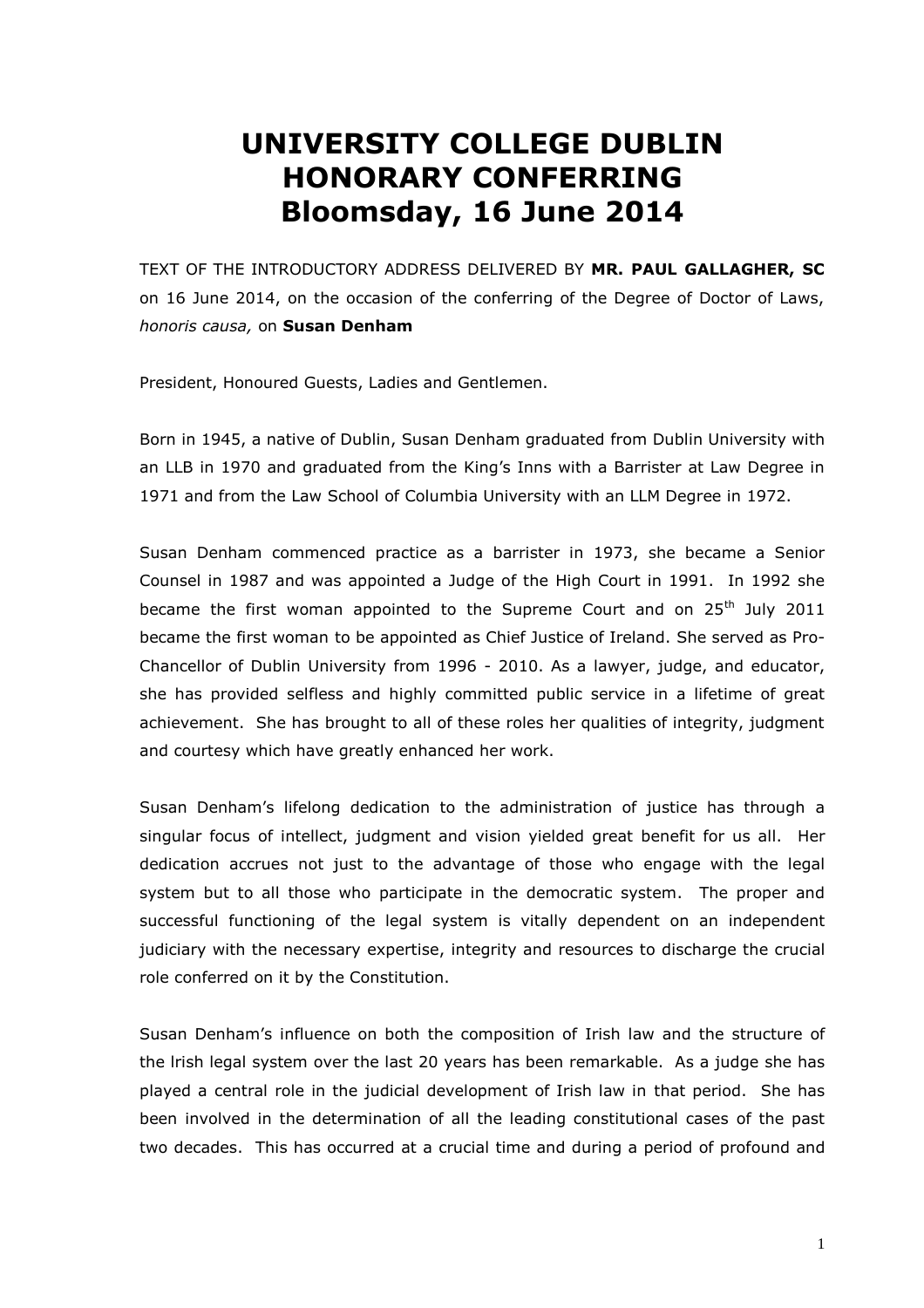far-reaching developments in our society generally and in the constitutional law that governs it, both domestically and at an international level.

In that context the many cases in which Susan Denham was involved have engaged with issues which have defined not only our relationship with government but also our relationship with each other. They have included issues of great significance for the Irish people which defined important aspects of our public discourse, expectations and understanding. The important and difficult questions addressed by the court of which she has been a member and of which for the last three years she has been President, have included issues relating to, abortion referenda; the rights to refuse medical care; immigration rights; the rights of a sperm donor, whether the frozen embryo constitutes an "*unborn"* under the Constitution; issues of sovereignty including Ireland's relationship with the EU; and to the right of terminally ill persons to end their lives. These decisions not only constitute a major contribution to our jurisprudence, but in a society based on the Rule of Law, they also do much more. They serve to shape that society, to assist its members in reflecting on, and rationally considering, the hard questions.

Susan Denham has combined this adjudicative role with an administrative role in bringing about transformational changes to the Irish legal system. These changes have been essential not only to the continued functioning of the legal system but in a time of immense increase in the workload of the Courts have also been essential to ensuring that the legal system has been adapted to meet the needs of a modern society so that it has the capacity to respond more efficiently and effectively to the demands of its ever more sophisticated and demanding users.

In 1995 when Susan Denham was appointed to the Chair of the Working Group on a Courts Commission, the legal system required urgent and immediate overhaul if it were to continue to function. It was a system that was outdated and ill-suited to the requirements of a modern judicial system. The task of reform was daunting. It required Susan Denham's special qualities to identify with clarity and precision what needed to be done and to present the need for change in such compelling terms that speedy implementation of the Working Group's recommendation could not be denied.

The complexity of the task undertaken by the Working Group cannot be overstated. Fundamental change was required but it had to be obtained in a manner which preserved the integrity of the legal system, the independence of the judiciary and respect for the Rule of Law. Thanks largely to Susan Denham's inspired and dedicated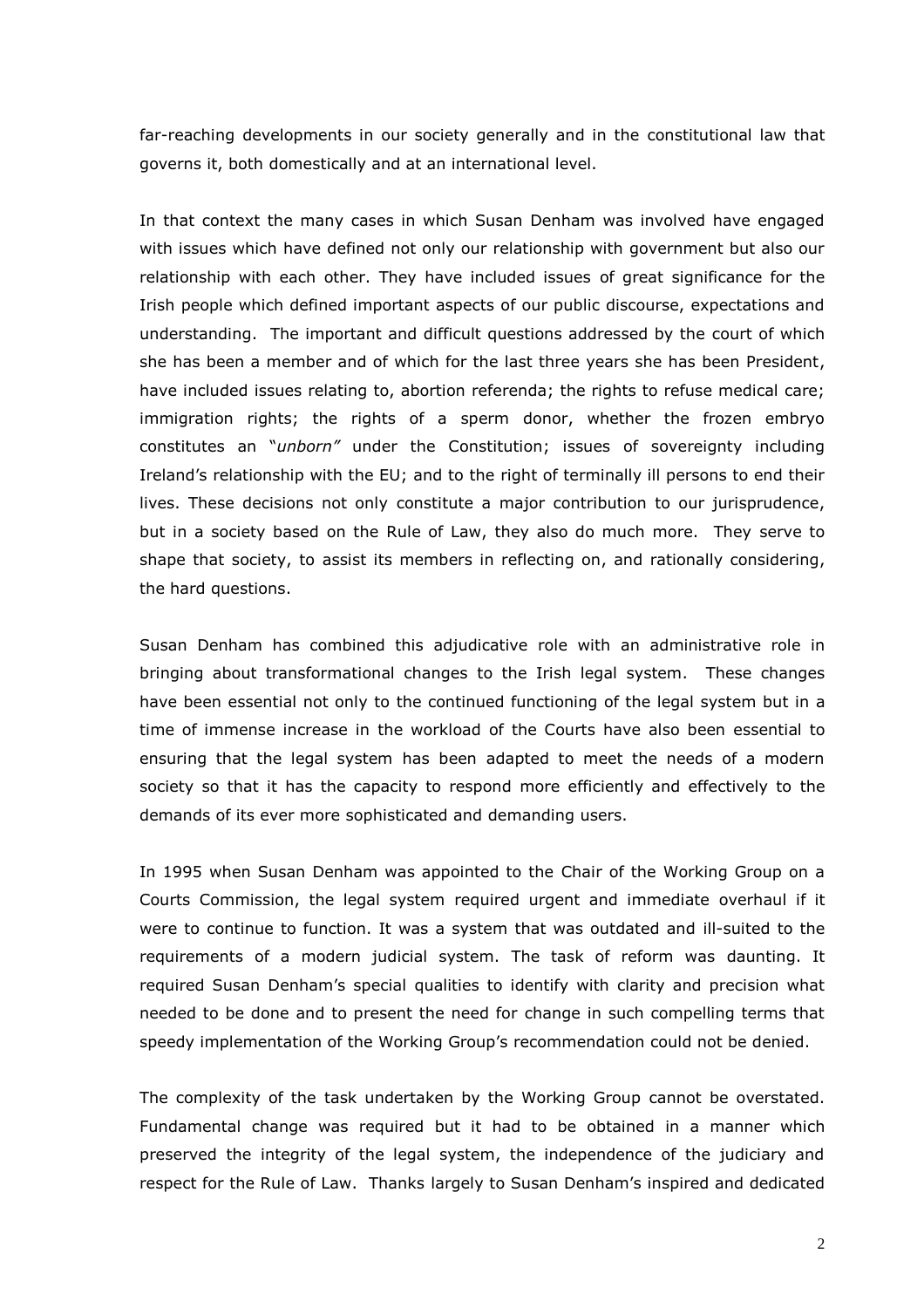leadership of the Working Group all this was achieved. Within a little over 12 months of her appointment, the Working Group, recommended the establishment of an independent and permanent body to manage a unified courts system. That recommendation resulted in the establishment of the Courts Service in 1998. The establishment of the Courts Service has been described as the greatest revolution in the management of the administration of justice since Independence. This new body, independent of any control by the executive organ of government, provided the framework in which the many other important subsequent recommendations of the Working Group, could be implemented. These latter recommendations related to case management, access to information on the Courts and to court documents, the creation of court divisions, major changes in the handling of family law cases, the benefits of technological change, and the first steps toward establishing a Drug Court administering restorative justice.

The Committee on Court Practices and Procedures, chaired by Susan Denham, recommended the establishment of a commercial court which has streamlined the hearing of commercial cases and played a vital role in creating the necessary legal environment to handle increasingly complex commercial cases and in helping to resolve the myriad of commercial entanglements and defaults resulting from the collapse of the Celtic Tiger.

It is no exaggeration to say that without the changes recommended by the Working Group's six reports and two working papers, the court system could not have dealt with the unprecedented demands placed on it in the last 15 years and would not have been capable of responding efficiently and justly (as it did) to the many complex legal problems of the recent national crisis.

Susan Denham has more recently turned her attention and efforts to effecting a fundamental change in the structure of our Courts. In May 2009 the Working Group on a court of appeal chaired by her, recommended the establishment of a new court of appeal in order to remedy the systemic backlog that would otherwise continue to accumulate in the Irish court system. It pointed out that remedying the problem would be of benefit to the economy as well as to individual litigants and the community at large. The implementation of this recommendation resulted in the  $33<sup>rd</sup>$  Amendment to the Constitution and the new court of appeal is to be set up in the near future.

Susan Denham was a member of the committee, chaired initially by Liam Hamilton and then by Ronan Keane, which recommended in 2000, that a Judicial Council be